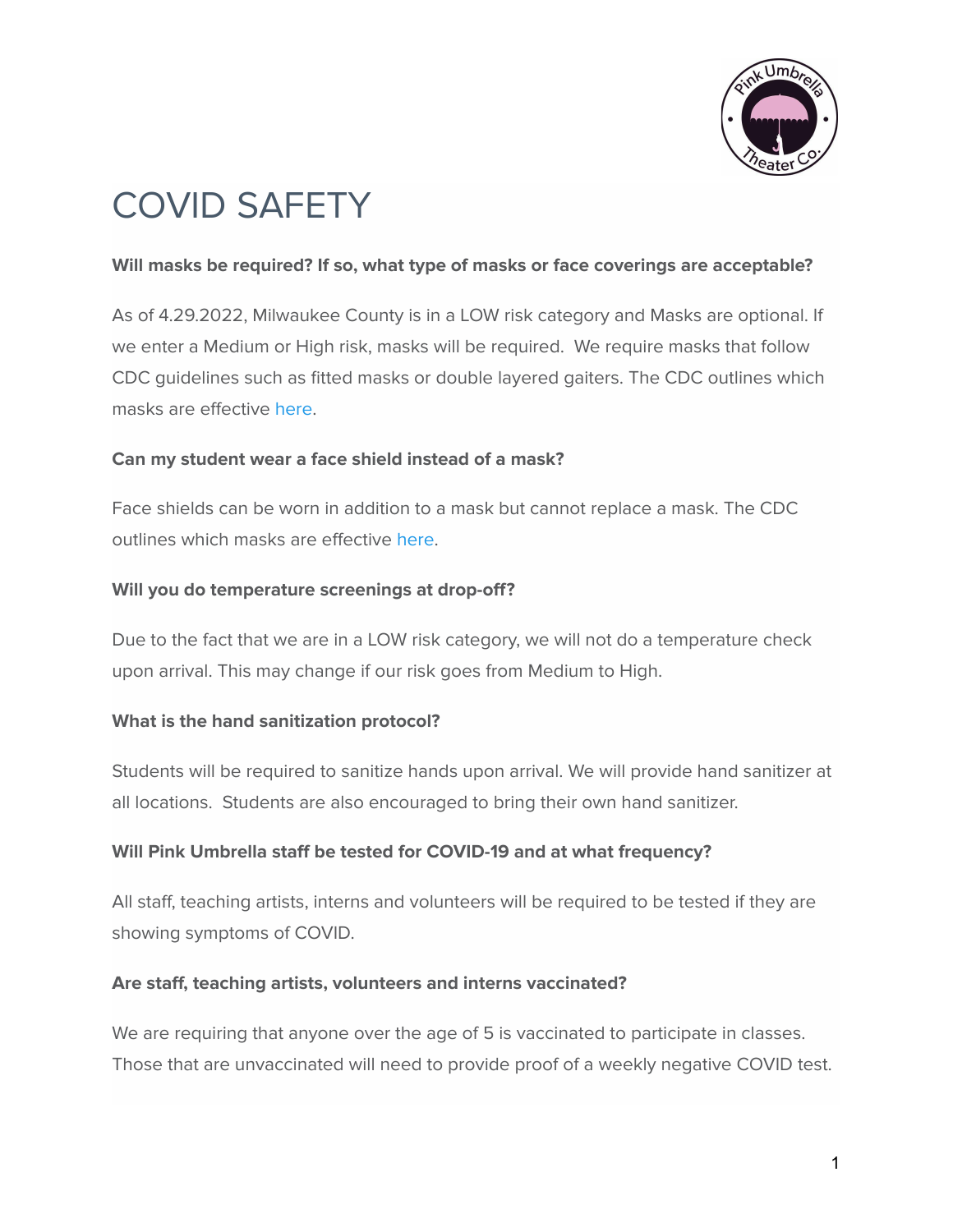

#### **How will you implement spatial and social distancing?**

Students will choose a colored bracelet to indicate their comfort level. Red means maintain 6 feet, yellow means ask if you can get closer than 6 feet, and green means come into my space!

#### **What is your cleaning/sanitizing protocol?**

Classroom supplies such as markers, crayons, scissors, etc. will not be shared. Each student will have their own supplies to use for the duration of the session.

## **CLASS**

#### **What should we bring to class?**

Students should dress in clothing that allows them to move and sneakers are best. Please bring water and a snack if needed. These items are in addition to a mask and hand sanitizer (if so desired to bring your own sanitizer).

#### **How much physical interaction could students have with each other?**

We will maintain spatial distancing as much as possible in class. When exercises or activities call for interaction, we have a color-coded system set in place. Upon arrival students can choose a colored bracelet to indicate their comfort level. Red means maintain 6 feet, yellow means ask if you can get closer than 6 feet, and green means come on into my space! Students will be presented with these bracelets and options each week.

#### **How will drop-off and pick-up work?**

Students and parents will be required to check in at the Welcome Station to sign in and receive their bracelet for the day. Masks are encouraged for everyone on site.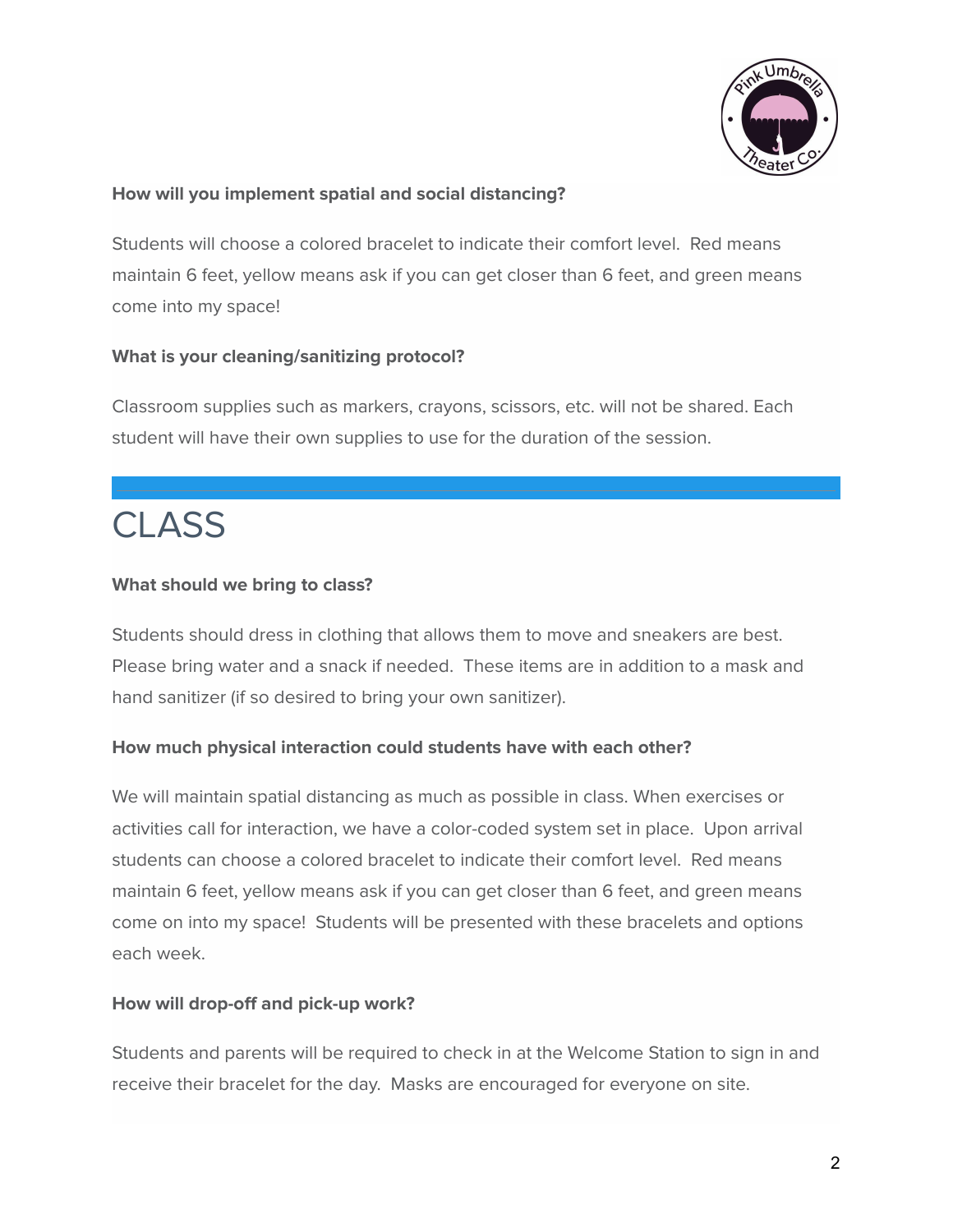

#### **Will I (parent, caregiver, etc) be allowed to stay for class?**

Yes. We ask that you interact only with your child during class (if necessary) and follow mask and distancing guidelines with the staff and others present.

#### **How will presentations work?**

We are hopeful for a limited number of family members to attend the final presentations but reserve the right to film the last day and send to participants and their families digitally.

## COVID-19

### **What happens if a student or staff member experiences symptoms or tests positive for COVID-19?**

If a student experiences COVID-19 symptoms while at class, the student will be immediately quarantined, and parents will be notified to pick up the student. If a student tests positive, the class the student is enrolled in will transition to a virtual format until a negative test can be obtained by students enrolled. All families who have had contact with the student will be notified.

#### **What happens if a staff member tests positive for COVID-19?**

If a staff member tests positive for COVID-19, the individual will be removed from class and any classes the individual has had contact with will transition to a virtual format. All families who have had contact with the staff member or teaching artist will be notified.

### **What happens if a student's family member or someone in close contact with a student tests positive for COVID-19?**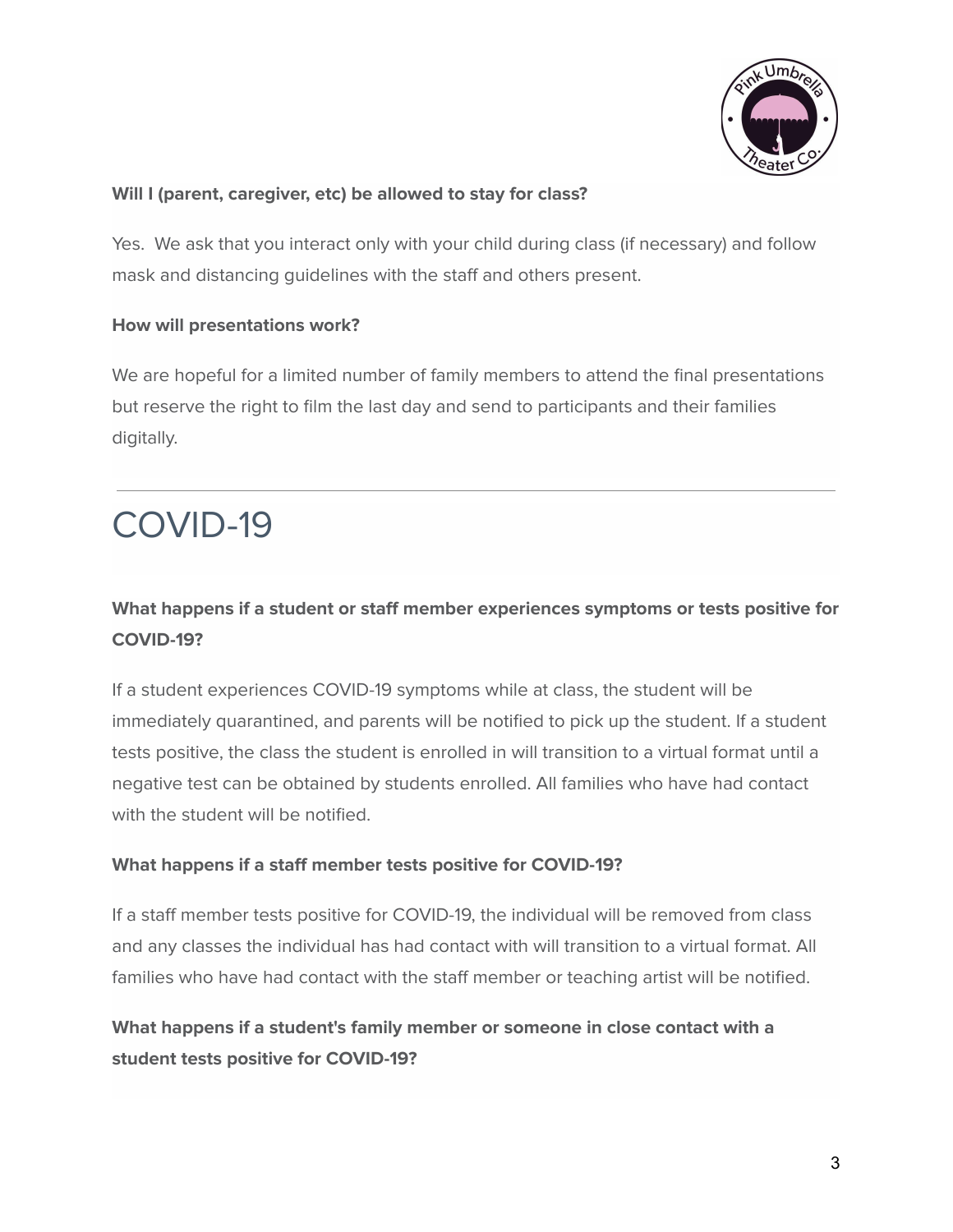

If a student's family member or close contact tests positive for COVID-19, the class the student is enrolled in will transition to a virtual format until negative tests can be obtained for all involved. All families who had contact with the student will be notified.

## **How will you handle students/staff who have either been vaccinated or tested positive and recovered from COVID?**

We will follow the CDC guidelines of quarantine and obtain a negative COVID test before returning to the classroom.

## **Will the entire student population be notified of any positive COVID-19 case within the Pink Umbrella community?**

Yes. Pink Umbrella will alert all families of any positive COVID-19 cases throughout the summer because we will be utilizing the same space.

- Tier 1: Any student or staff member within the positive case's class will transition to a virtual format.
- Tier 2: Any student or staff member attending class on Tuesdays and/or Thursdays will be alerted of a possible exposure.

## CANCELLATIONS AND TRANSFER

#### **Can I cancel my class?**

A full refund is available with a 30-day notice prior to the **start** of the session. If you choose to cancel during the session, the days attended will be prorated and a refund will be given.

#### **Can I transfer to another class this session?**

Students may transfer classes after the first week of the session.